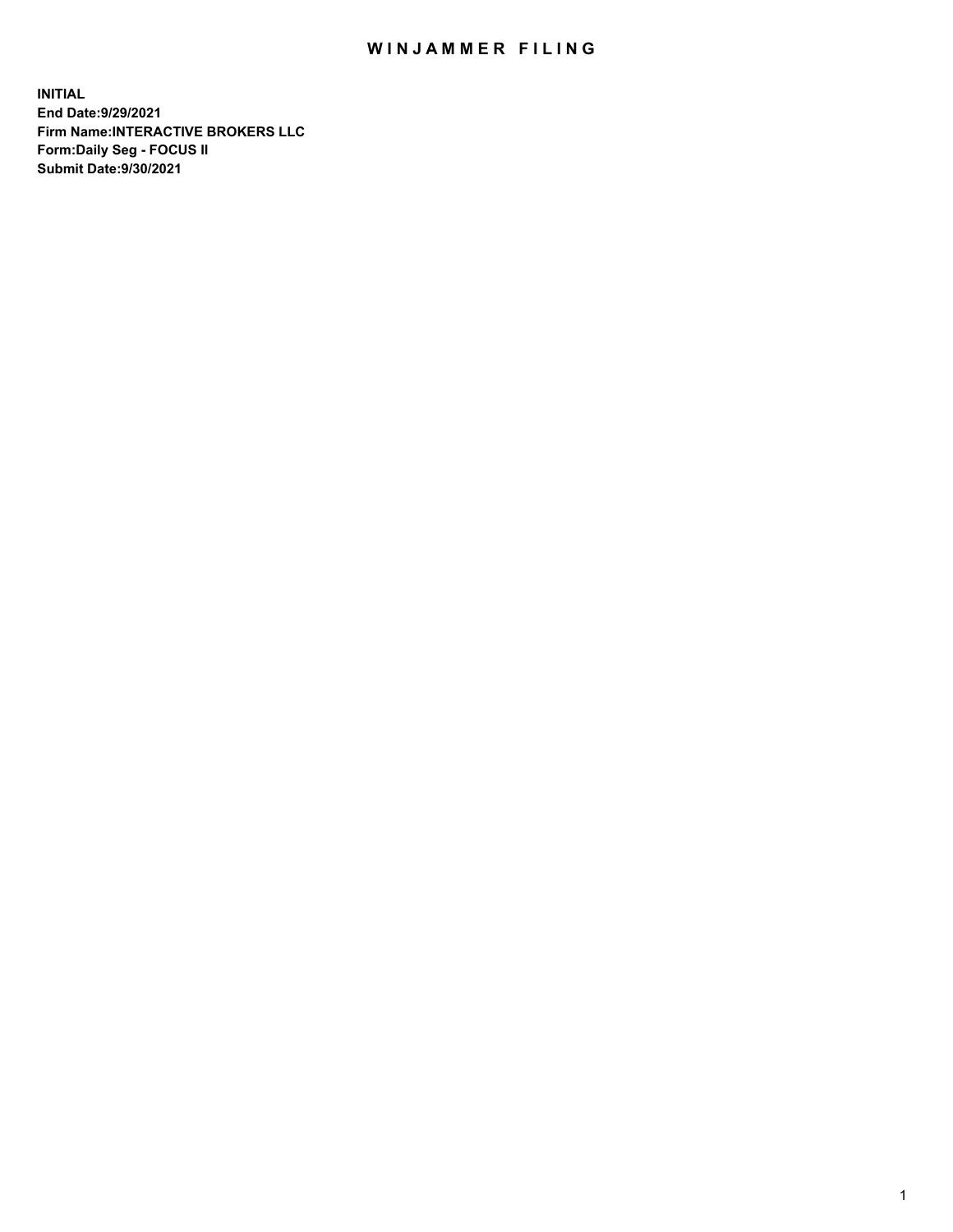**INITIAL End Date:9/29/2021 Firm Name:INTERACTIVE BROKERS LLC Form:Daily Seg - FOCUS II Submit Date:9/30/2021 Daily Segregation - Cover Page**

| Name of Company                                                                                                                                                                                                                                                                                                                | <b>INTERACTIVE BROKERS LLC</b>                                                   |  |
|--------------------------------------------------------------------------------------------------------------------------------------------------------------------------------------------------------------------------------------------------------------------------------------------------------------------------------|----------------------------------------------------------------------------------|--|
| <b>Contact Name</b>                                                                                                                                                                                                                                                                                                            | James Menicucci                                                                  |  |
| <b>Contact Phone Number</b>                                                                                                                                                                                                                                                                                                    | 203-618-8085                                                                     |  |
| <b>Contact Email Address</b>                                                                                                                                                                                                                                                                                                   | jmenicucci@interactivebrokers.c<br>om                                            |  |
| FCM's Customer Segregated Funds Residual Interest Target (choose one):<br>a. Minimum dollar amount: ; or<br>b. Minimum percentage of customer segregated funds required:% ; or<br>c. Dollar amount range between: and; or<br>d. Percentage range of customer segregated funds required between:% and%.                         | <u>0</u><br>$\overline{\mathbf{0}}$<br>155,000,000 245,000,000<br>0 <sub>0</sub> |  |
| FCM's Customer Secured Amount Funds Residual Interest Target (choose one):<br>a. Minimum dollar amount: ; or<br>b. Minimum percentage of customer secured funds required:% ; or<br>c. Dollar amount range between: and; or<br>d. Percentage range of customer secured funds required between:% and%.                           | <u>0</u><br>$\overline{\mathbf{0}}$<br>80,000,000 120,000,000<br>0 <sub>0</sub>  |  |
| FCM's Cleared Swaps Customer Collateral Residual Interest Target (choose one):<br>a. Minimum dollar amount: ; or<br>b. Minimum percentage of cleared swaps customer collateral required:% ; or<br>c. Dollar amount range between: and; or<br>d. Percentage range of cleared swaps customer collateral required between:% and%. | <u>0</u><br>$\underline{\mathbf{0}}$<br>0 <sub>0</sub><br>0 <sub>0</sub>         |  |

Attach supporting documents CH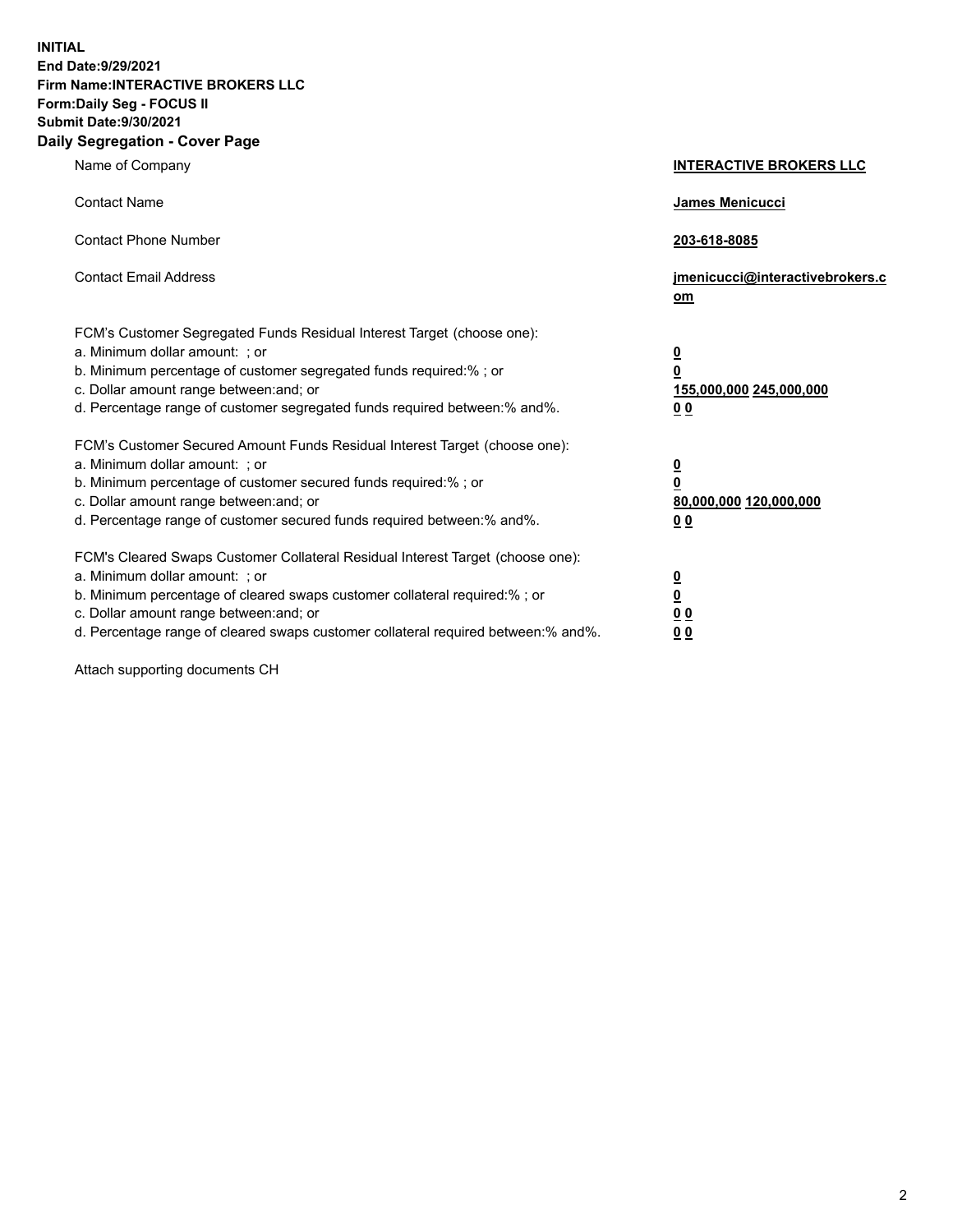**INITIAL End Date:9/29/2021 Firm Name:INTERACTIVE BROKERS LLC Form:Daily Seg - FOCUS II Submit Date:9/30/2021 Daily Segregation - Secured Amounts**

## Foreign Futures and Foreign Options Secured Amounts Amount required to be set aside pursuant to law, rule or regulation of a foreign government or a rule of a self-regulatory organization authorized thereunder **0** [7305] 1. Net ledger balance - Foreign Futures and Foreign Option Trading - All Customers A. Cash **511,549,166** [7315] B. Securities (at market) **0** [7317] 2. Net unrealized profit (loss) in open futures contracts traded on a foreign board of trade **-3,481,043** [7325] 3. Exchange traded options a. Market value of open option contracts purchased on a foreign board of trade **213,725** [7335] b. Market value of open contracts granted (sold) on a foreign board of trade **-18,718** [7337] 4. Net equity (deficit) (add lines 1. 2. and 3.) **508,263,130** [7345] 5. Account liquidating to a deficit and account with a debit balances - gross amount **44,447** [7351] Less: amount offset by customer owned securities **0** [7352] **44,447** [7354] 6. Amount required to be set aside as the secured amount - Net Liquidating Equity Method (add lines 4 and 5) **508,307,577** [7355] 7. Greater of amount required to be set aside pursuant to foreign jurisdiction (above) or line 6. **508,307,577** [7360] FUNDS DEPOSITED IN SEPARATE REGULATION 30.7 ACCOUNTS 1. Cash in banks A. Banks located in the United States **141,118,755** [7500] B. Other banks qualified under Regulation 30.7 **0** [7520] **141,118,755** [7530] 2. Securities A. In safekeeping with banks located in the United States **270,986,240** [7540] B. In safekeeping with other banks qualified under Regulation 30.7 **0** [7560] **270,986,240** [7570] 3. Equities with registered futures commission merchants A. Cash **0** [7580] B. Securities **0** [7590] C. Unrealized gain (loss) on open futures contracts **0** [7600] D. Value of long option contracts **0** [7610] E. Value of short option contracts **0** [7615] **0** [7620] 4. Amounts held by clearing organizations of foreign boards of trade A. Cash **0** [7640] B. Securities **0** [7650] C. Amount due to (from) clearing organization - daily variation **0** [7660] D. Value of long option contracts **0** [7670] E. Value of short option contracts **0** [7675] **0** [7680] 5. Amounts held by members of foreign boards of trade A. Cash **221,572,055** [7700] B. Securities **0** [7710] C. Unrealized gain (loss) on open futures contracts **-3,054,257** [7720] D. Value of long option contracts **213,725** [7730] E. Value of short option contracts **-18,718** [7735] **218,712,805** [7740] 6. Amounts with other depositories designated by a foreign board of trade **0** [7760] 7. Segregated funds on hand **0** [7765] 8. Total funds in separate section 30.7 accounts **630,817,800** [7770] 9. Excess (deficiency) Set Aside for Secured Amount (subtract line 7 Secured Statement Page 1 from Line 8) **122,510,223** [7380] 10. Management Target Amount for Excess funds in separate section 30.7 accounts **80,000,000** [7780] 11. Excess (deficiency) funds in separate 30.7 accounts over (under) Management Target **42,510,223** [7785]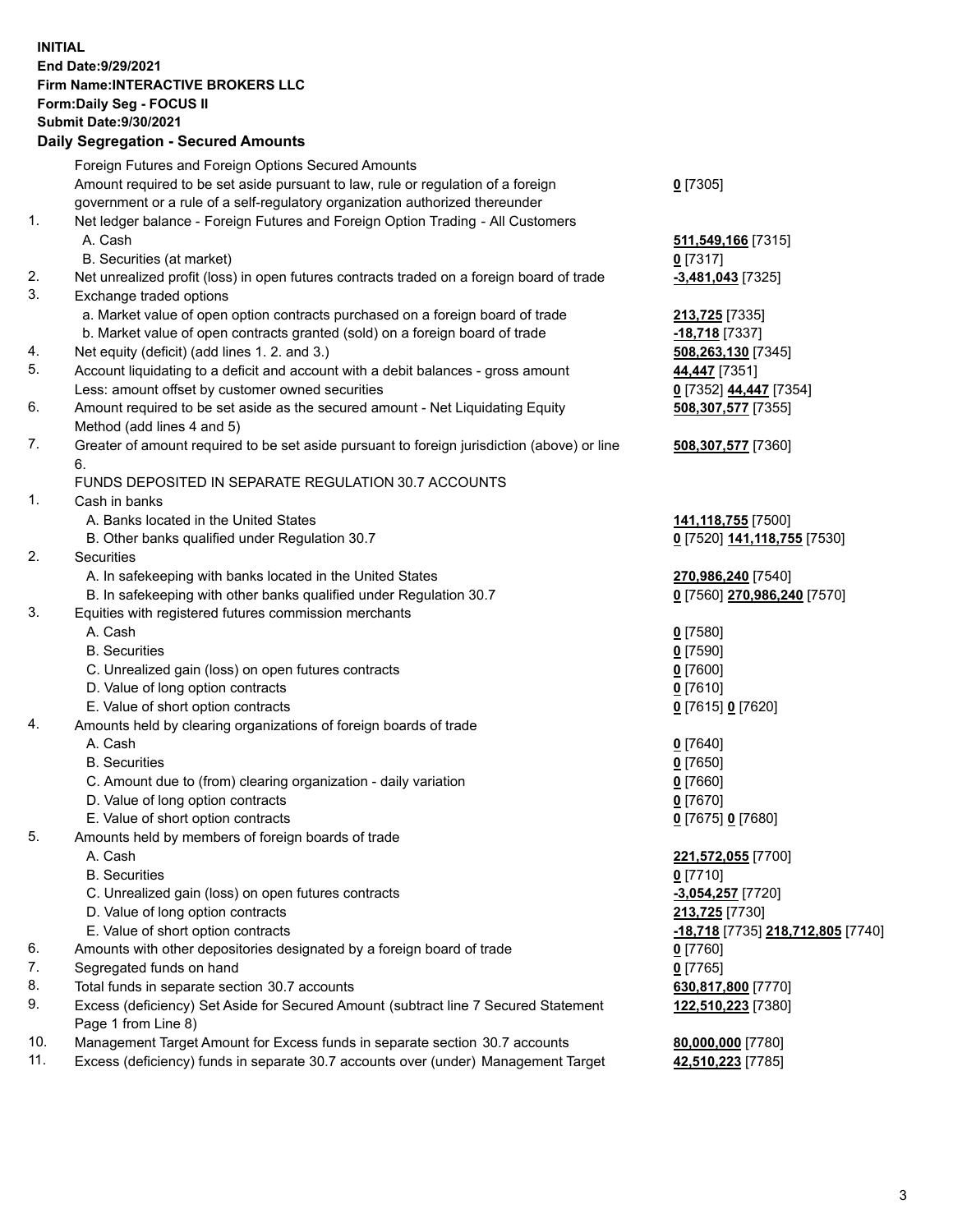**INITIAL End Date:9/29/2021 Firm Name:INTERACTIVE BROKERS LLC Form:Daily Seg - FOCUS II Submit Date:9/30/2021 Daily Segregation - Segregation Statement** SEGREGATION REQUIREMENTS(Section 4d(2) of the CEAct) 1. Net ledger balance A. Cash **6,906,513,059** [7010] B. Securities (at market) **0** [7020] 2. Net unrealized profit (loss) in open futures contracts traded on a contract market **154,520,060** [7030] 3. Exchange traded options A. Add market value of open option contracts purchased on a contract market **438,523,023** [7032] B. Deduct market value of open option contracts granted (sold) on a contract market **-345,161,960** [7033] 4. Net equity (deficit) (add lines 1, 2 and 3) **7,154,394,182** [7040] 5. Accounts liquidating to a deficit and accounts with debit balances - gross amount **1,213,207** [7045] Less: amount offset by customer securities **0** [7047] **1,213,207** [7050] 6. Amount required to be segregated (add lines 4 and 5) **7,155,607,389** [7060] FUNDS IN SEGREGATED ACCOUNTS 7. Deposited in segregated funds bank accounts A. Cash **1,659,044,838** [7070] B. Securities representing investments of customers' funds (at market) **3,304,351,730** [7080] C. Securities held for particular customers or option customers in lieu of cash (at market) **0** [7090] 8. Margins on deposit with derivatives clearing organizations of contract markets A. Cash **1,986,996,653** [7100] B. Securities representing investments of customers' funds (at market) **345,747,514** [7110] C. Securities held for particular customers or option customers in lieu of cash (at market) **0** [7120] 9. Net settlement from (to) derivatives clearing organizations of contract markets **-24,096,886** [7130] 10. Exchange traded options A. Value of open long option contracts **437,988,574** [7132] B. Value of open short option contracts **-344,659,835** [7133] 11. Net equities with other FCMs A. Net liquidating equity **0** [7140] B. Securities representing investments of customers' funds (at market) **0** [7160] C. Securities held for particular customers or option customers in lieu of cash (at market) **0** [7170] 12. Segregated funds on hand **0** [7150] 13. Total amount in segregation (add lines 7 through 12) **7,365,372,588** [7180] 14. Excess (deficiency) funds in segregation (subtract line 6 from line 13) **209,765,199** [7190] 15. Management Target Amount for Excess funds in segregation **155,000,000** [7194] 16. Excess (deficiency) funds in segregation over (under) Management Target Amount **54,765,199** [7198]

Excess